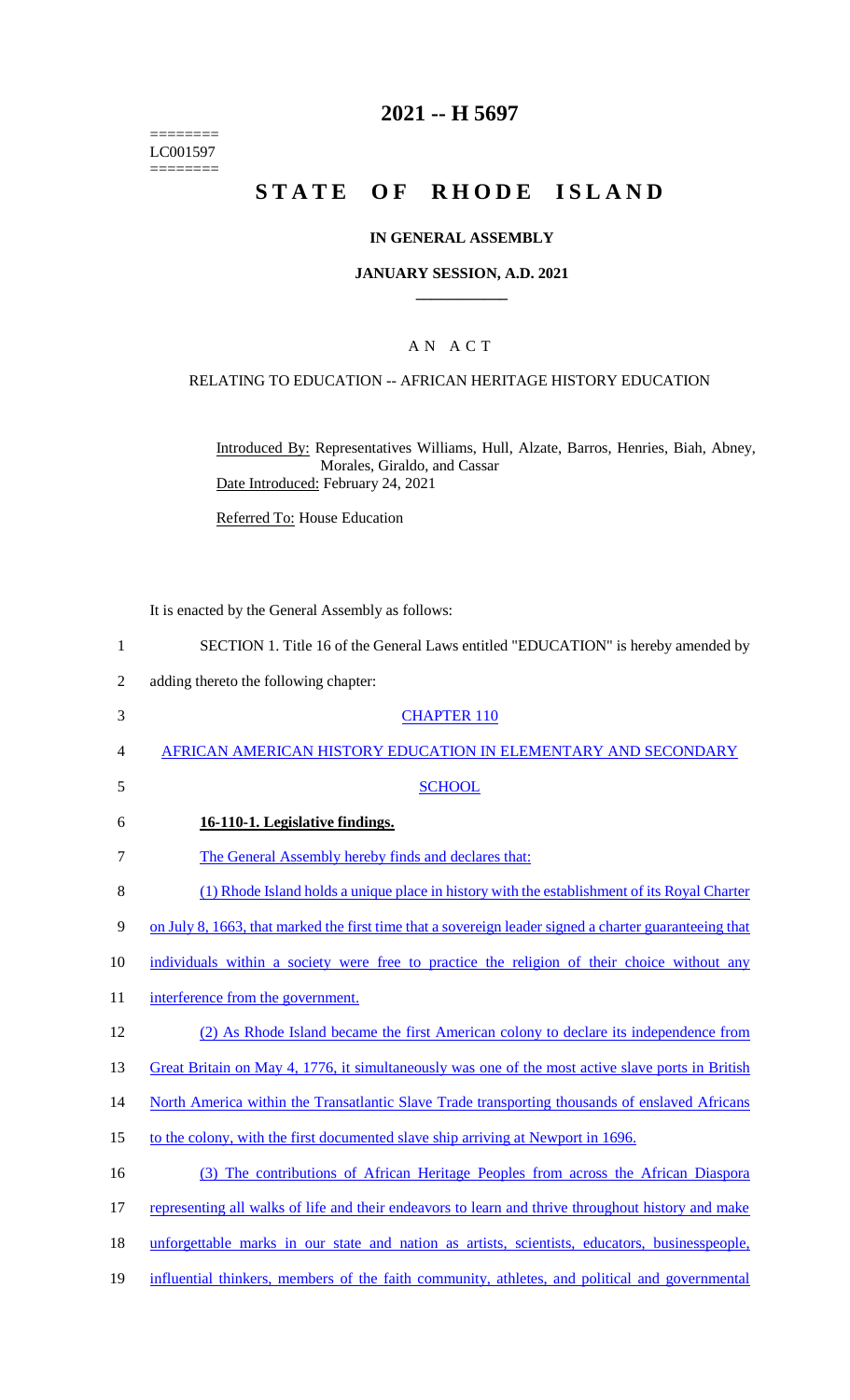- 1 leaders, reflects the greatness of the state of Rhode Island.
- (4) The United States Department of Education says "education is primarily a state and local responsibility in the United States. It is states and communities, as well as public and private organizations of all kinds that establish schools and college and develop curricula." (5) The state of Rhode Island also has previously demonstrated its concerns and interests regarding raising awareness on the subject of African Heritage and History through the work of the 7 1696 Historical Commission as established by the general assembly and signed into law on July 1, 2014 and was tasked with developing a comprehensive African Heritage History curriculum for 9 Rhode Island public schools from kindergarten through grade twelve (K-12) and said commission 10 led by our secretary of state and comprised of scholars, civic and educational leaders developed 11 and submitted a comprehensive report that included units of instruction and educational resources. (6) With the unifying call for Black Lives Matter, racial reconciliation, and social justice 13 during the summer of 2020, and citizen equity being reflected across the state, nation and world, 14 the establishment of an African Heritage History curriculum in Rhode Island is long overdue. Given 15 the importance of the issue to the political affairs of the United States, as well as the responsibility 16 of the state to educate its citizens, it is a fundamental responsibility of the state of Rhode Island to ensure that the critical subject of African Heritage History is included as part of the curriculum in 18 all public schools. (7) It is the judgment of the Rhode Island general assembly to encourage that every board 20 of education in the state shall include instruction on the subject of African Heritage History studies where in an appropriate place in the curriculum, for all elementary and secondary students. **16-110-2. Definitions.**  For the purpose of this chapter, the following words shall have the following meanings: 24 (1) "African Diaspora" means the term commonly used to describe the mass dispersion of peoples from Africa during the Transatlantic Slave Trades, from the 1500s to the 1800s. (2) "African Heritage" means any one people with racial, ethnic and cultural ties to the African Diaspora. (3) "African Heritage People" means the people that can be seen in our many state residents of African, white, bi-racial, Latino, Cape Verdean, Caribbean, and Native backgrounds. (4) "Transatlantic Slave Trade" means the forced transportation by European slave traders of various enslaved African people, mainly to the Americas. Current estimates are that about twelve million (12,000,000) to twelve million eight hundred thousand (12,800,000) Africans were shipped across the Atlantic over a span of four hundred (400) years.
- **16-110-3. Powers and duties.**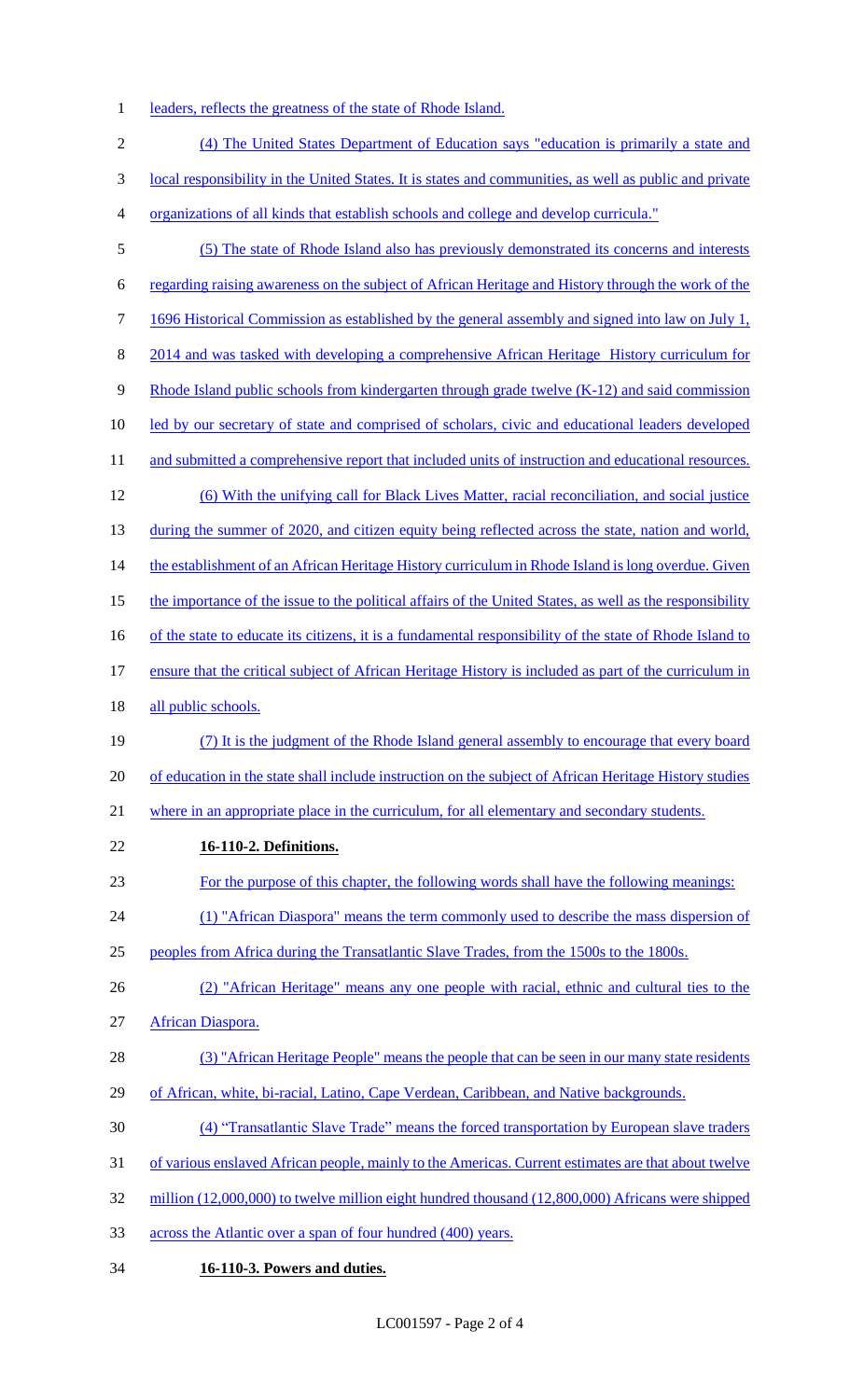1 The state shall adhere to the following procedures:

| $\sqrt{2}$ | (1) The department of education shall collect and disseminate to every school district,            |
|------------|----------------------------------------------------------------------------------------------------|
| 3          | private school, mayoral academy and charter school, and make available currently on its website at |
| 4          | https://www.ride.ri.gov/InstructionAssessment/CivicsSocialStudies/ResourcesonAfricanAmerica        |
| 5          | nHistory.aspx                                                                                      |
| 6          | (2) The curriculum materials and such other materials as may assist local and regional             |
| $\tau$     | school committees, and governing bodies of any private school, mayoral academy or charter school,  |
| $\, 8$     | in developing instructional programs pursuant to this section materials on African Heritage and    |
| 9          | History.                                                                                           |
| 10         | (3) Every school district shall include in its curriculum a unit of instruction on African         |
| 11         | Heritage and History utilizing, but not being limited to, the materials collected and disseminated |
| 12         | by the department of education, commencing with the 2022-2023 school year. Nothing herein shall    |
| 13         | require school districts to require African Heritage History instruction in every year, but that   |
| 14         | African Heritage education and instruction shall be utilized during appropriate times in the       |
| 15         | elementary and secondary school curricula, as determined by the local authority. All students      |
| 16         | should have received instruction on African Heritage and History materials by the time they have   |
| 17         | graduated from high school.                                                                        |
| 18         | SECTION 2. This act shall take effect upon passage.                                                |

 $\equiv\equiv\equiv\equiv\equiv\equiv\equiv\equiv$ LC001597 ========